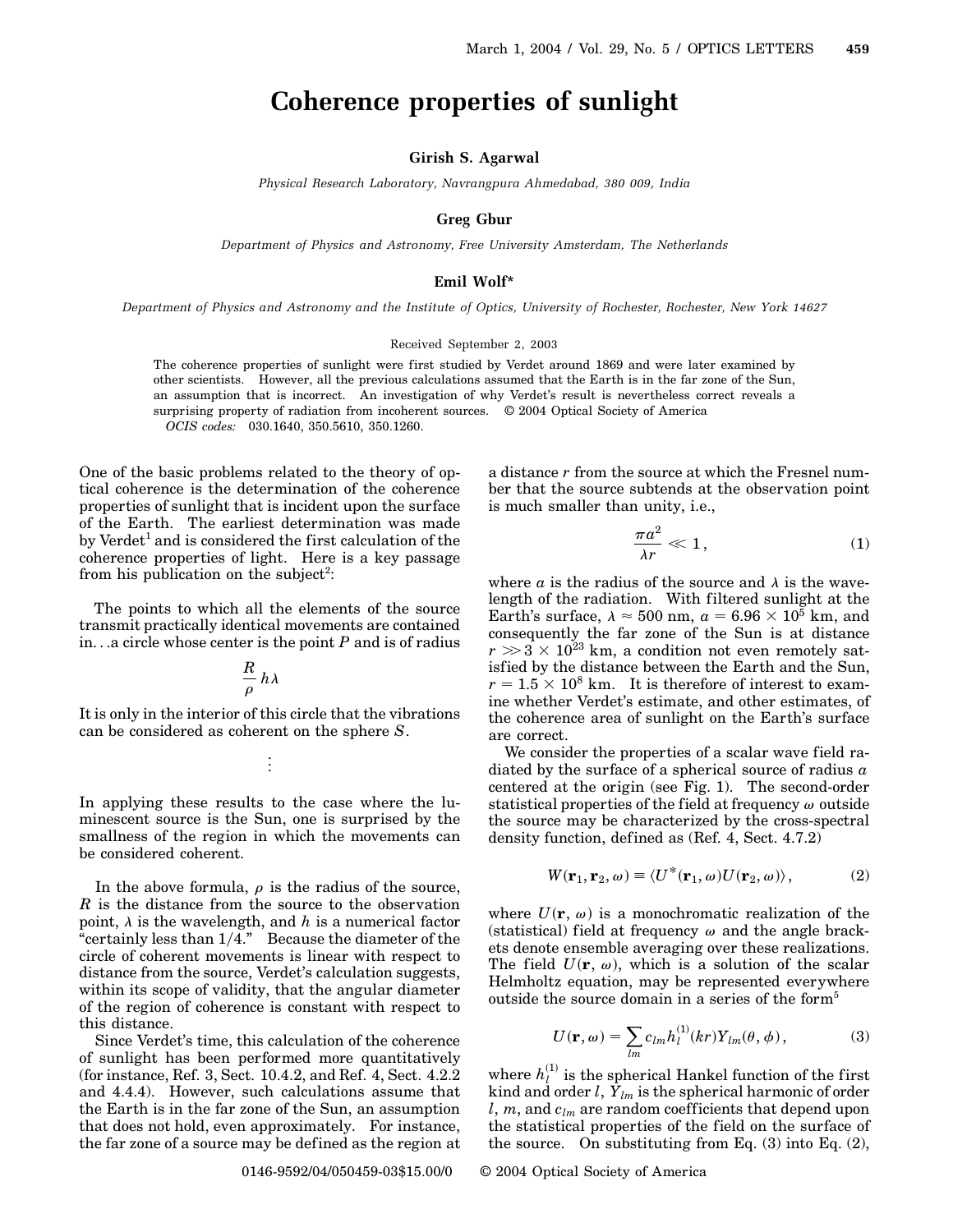

spherical source Fig. 1. Notation relating to the radiation from an incoherent spherical source.

it follows that the cross-spectral density of the field outside the sphere is given by the formula

$$
W(\mathbf{r}_1, \mathbf{r}_2, \omega) = \sum_{lm} \sum_{l'm'} \langle c_{lm}^* c_{l'm'} \rangle h_l^{(1)*}(kr_1) h_{l'}^{(1)}
$$
  
 
$$
\times (kr_2) Y_{lm}^*(\theta_1, \phi_1) Y_{l'm'}(\theta_2, \phi_2).
$$
 (4)

This is the most general expression for a partially coherent field outside a spherical domain. We may simplify this formula significantly by applying particular boundary conditions at the surface.

Let us assume that the field at points  $\mathbf{r}_1 = a\mathbf{s}_1$ ,  $\mathbf{r}_2 = a\mathbf{s}_2(\mathbf{s}_1^2 = \mathbf{s}_2^2 = 1)$  on the surface of the sphere is incoherent, i.e., its cross-spectral density is delta correlated,

$$
W(a\mathbf{s}_1, a\mathbf{s}_2, \omega) = I_0(\omega)\delta^{(2)}(\mathbf{s}_2 - \mathbf{s}_1), \tag{5}
$$

where  $I_0(\omega)$  is the effective intensity of the field on the surface of the sphere and  $\delta^{(2)}$  is the two-dimensional Dirac delta function with respect to the spherical polar coordinates  $(\theta_1, \phi_1)$  and  $(\theta_2, \phi_2)$  of unit vectors **s**<sub>1</sub> and **s**2, respectively. This delta function may be expanded by use of the spherical harmonic closure relation (Ref. 6, p. 791),

$$
\delta^{(2)}(\mathbf{s}_2 - \mathbf{s}_1) = \sum_{lm} Y^*_{lm}(\theta_1, \phi_1) Y_{lm}(\theta_2, \phi_2).
$$
 (6)

On matching Eq.  $(4)$  to the boundary condition  $(5)$ , it is readily found that

$$
\langle c_{lm}^* c_{l'm'} \rangle = \delta_{ll'} \delta_{mm'} \frac{I_0(\omega)}{|h_l^{(1)}(ka)|^2}, \qquad (7)
$$

where  $\delta_{ll'}$  is the Kronecker delta. Hence the cross-spectral density of the field is given by

$$
W(\mathbf{r}_1, \mathbf{r}_2, \omega) = \sum_{lm} \frac{I_0(\omega)}{|h_l^{(1)}(ka)|^2} h_l^{(1)*}(kr_1) h_l^{(1)}(kr_2)
$$
  
 
$$
\times Y_{lm}^*(\theta_1, \phi_1) Y_{lm}(\theta_2, \phi_2)
$$
 (8)

This expression may be further simplified by using the spherical harmonic addition theorem (Ref. 6, Sect. 12.8), and the cross-spectral density then takes the form

$$
W(\mathbf{r}_1,\mathbf{r}_2,\omega)
$$

$$
= \sum_{l} \frac{2l+1}{4\pi} \frac{I_0(\omega)}{|h_l^{(1)}(ka)|^2} h_l^{(1)*}(kr_1)h_l^{(1)}(kr_2)P_l(\cos\Theta), (9)
$$

where  $\Theta$  is the angle between  $\mathbf{r}_1$  and  $\mathbf{r}_2$  and  $P_l$  is the Legendre polynomial of order *l*.

Equation (9) is suitable for performing numerical computation. Before doing so, however, it is worthwhile to examine the asymptotic form of this series. The spherical Hankel functions  $h_l^{(1)}(x)$  are well known to take on their asymptotic forms when  $x \gg l(l + 1)/2$ ; furthermore, it can be shown that the series (9) will have negligible coefficients for  $l > ka$ . One might assume that the series will take on its asymptotic form when the highest-order, nonnegligible terms of the series take on their individual asymptotic forms. The highest-order, nonnegligible term is approximately given by  $l = ka$ , and we then have the asymptotic condition

$$
kr \gg \frac{ka(ka+1)}{2}.
$$
 (10)

If we further assume that  $ka \gg 1$ , we may approximate inequality (10) by the form  $kr \gg (ka)^2/2$ , or

$$
\frac{\pi a^2}{\lambda r} \ll 1, \tag{11}
$$

which is the usual Fresnel number requirement mentioned in the introduction.

Numerical computation of the degree of coherence suggests a different transition to the asymptotic limit. Figure 2 shows numerical computations of the spectral degree of coherence on spheres concentric with a source of normalized radius  $ka = 100$ . It can be seen in the figure that the angular spread of degree of coherence